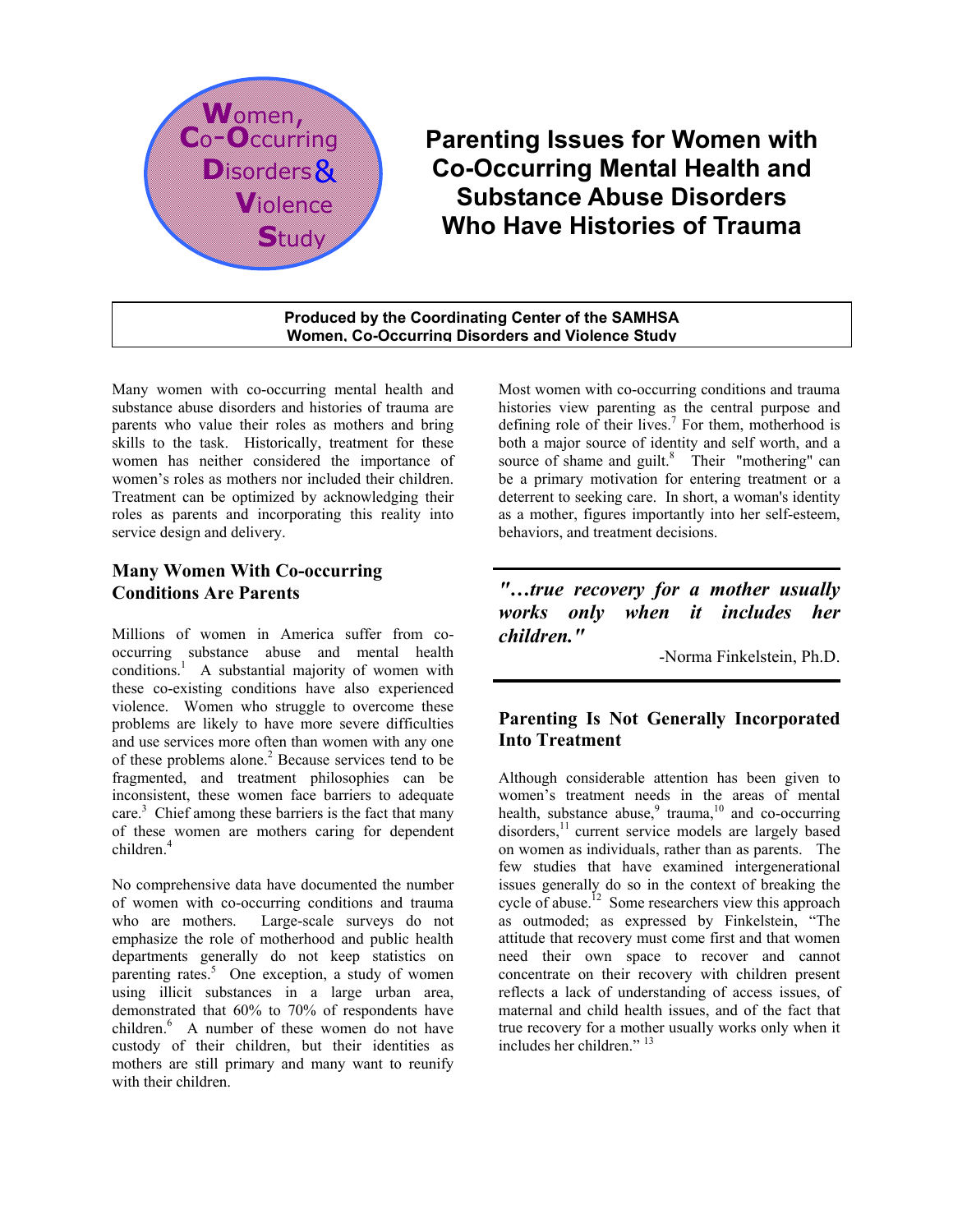Despite the prevalence of motherhood in this population and the fact that programs providing parenting, child care, and children's service attract more women, $^{14}$  very few programs include children in their mother's treatment. The lack of services for mothers and children together acts as a major barrier to treatment. Many mothers do not enter treatment because they don't want to lose their children.<sup>15</sup>

A recent survey of 78 drug treatment programs in New York City found that 54% excluded pregnant women, and 67% would not treat pregnant Medicaid patients.<sup>16</sup> Another survey of state mental health programs found that only four states have residential programs for mentally ill women and their children, and no state had a policy about a child visiting a hospitalized mentally ill mother. Only half of the states had programs for assessing parenting skills and outpatient services to improve those skills.17 Some programs that do admit children will terminate a mother if her child has behavioral problems, putting extraordinary pressure on the parent to monitor and control her child's conduct.

To date, both the strengths and needs of pregnant and parenting women with co-occurring disorders and trauma have been largely overlooked. This is particularly ironic considering that the desire to keep or be reunited with their children is one of the strongest motivations for seeking assistance.

## **Co-occurring Conditions Can Influence Parenting**

Many women with co-occurring conditions and trauma histories have not had constructive preparation<br>for parenting.<sup>18</sup> Growing up in families with a Growing up in families with a substance abusing or violent parent, or without consistent nurturing and discipline, they lack positive parenting role models. Because of their experiences as children, they may feel ambivalent about their own children and unsure of their abilities as parents.<sup>19</sup> The nature of their complicated histories suggest that these women have needs for multidimensional supports and treatment modifications. 20

Adverse early life experiences and battles with mental illness, addiction, and trauma often result in high levels of distress which can impact parenting skills.<sup>21</sup> Research shows that women in this population may be at risk for problems in parenting or even for maltreating children.<sup>22-25</sup> Other significant contextual factors, such as poverty and homelessness, also increase the likelihood for troubled interactions between parents and their children.

In addition, pregnancy and parenting may activate issues associated with a mother's mental illness, substance abuse, or trauma. Psychiatric symptoms may intensify and warrant close monitoring.<sup>26</sup> Being pregnant or caring for a vulnerable child may activate feelings related to a trauma survivor's own painful childhood. Among substance abusing mothers, a "treadmill phenomenon" may occur whereby guilt over using substances may prompt her to escalate her usage to escape these feelings.<sup>27</sup>

## **Optimizing Treatment**

Treatment for women with co-occurring conditions and histories of violence is optimized when it:

- Focuses on a woman's strengths.
- Acknowledges a woman's role as a parent.
- Improves interactions between the parent and child.
- Provides comprehensive, coordinated services for a mother and her children.

### Focusing on Strengths

Dually diagnosed women with histories of trauma bring strengths to parenting that should be recognized and fostered. For example, most of these mothers are:

- Devoted to their children and strongly motivated to protect them.
- Compassionate and empathic toward children, who they may see as vulnerable to loss, grief, and hurt.
- Capable of enormous courage and perseverance.

Programs and services should be based on women and children's strengths rather than their deficits.

### Acknowledging Women's Roles as Parents

Women's roles as mothers should be acknowledged in all service delivery activities. From the initial assessment for pregnant or parenting women, questions should be asked about prior parenting experiences, feelings about pregnancy and the fetus, expectations of the infant/child, and assessment of parent-child interactions. $28$  Themes about mothering (e.g., being a role model to children, self-acceptance for prior parenting behaviors, facing feelings related to parents in family-of-origin) should be interwoven into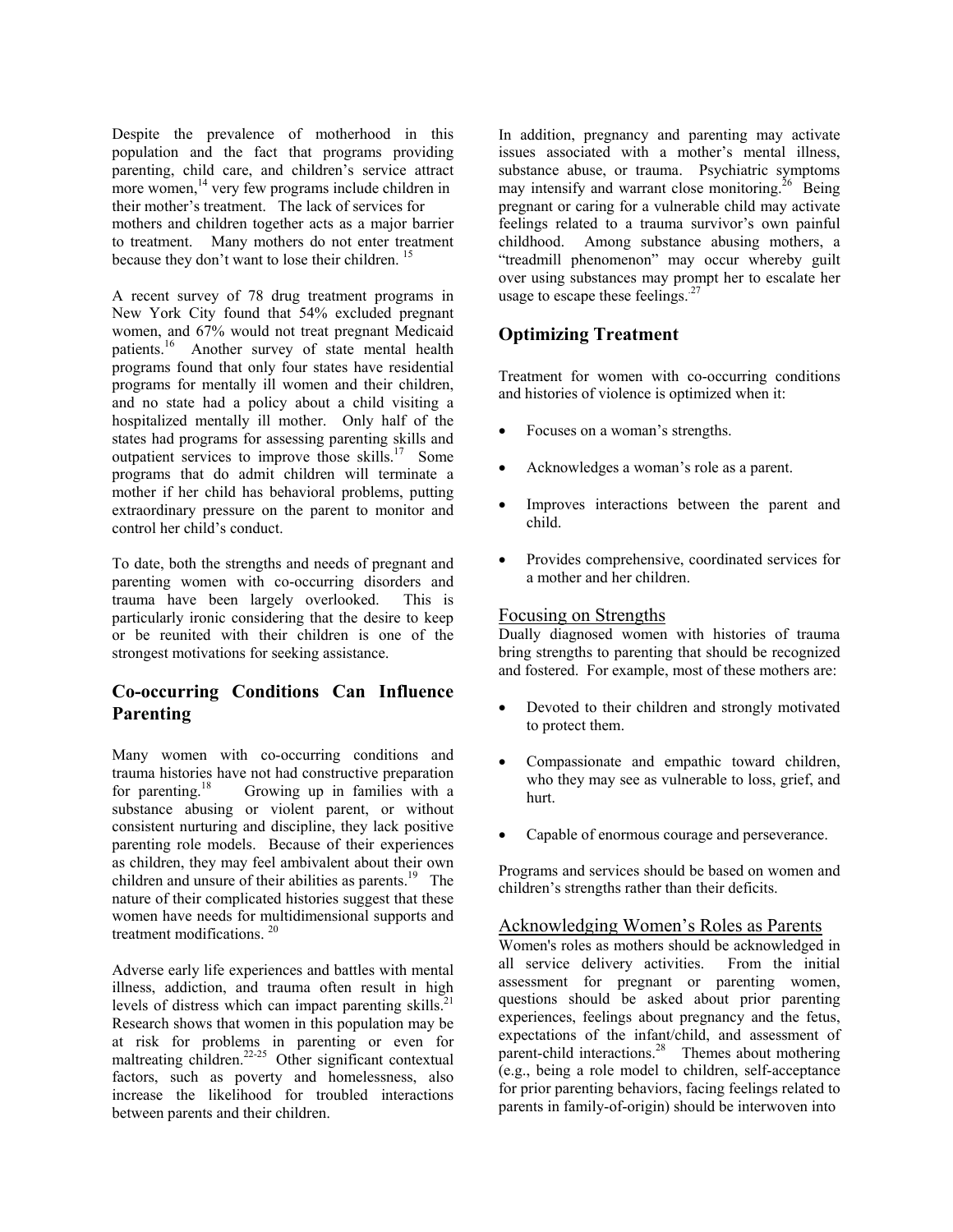individual and group therapies. Treatment and discharge planning should account for their role as parents. Hospitals and residential treatment facilities should ensure regular contact between a mother and her children $29$ 

#### Strengthening Parenting Skills

Parenting skills can be improved through education and appropriate supports. Skill-building interventions may be most effective when they focus on parenting issues specific to women with co-occurring conditions and experiences of abuse.<sup>30</sup> For example:

- Mothers may have inappropriate expectations for their children's behavior. They can improve their parenting skills by becoming aware of their child's developmental issues.
- Mothers may have lapses in empathy for children because they are absorbed with pressures in their own lives. When they are supported, mothers are able to pay better attention to their children's needs.
- Mothers may engage in "role reversal," causing them to look to their children for fulfillment of their own needs. Developing satisfying relationships with other adults may ease a mother's need to turn to her children for sustenance.
- Some mothers espouse corporal punishment because they lack knowledge of alternatives. Providing them with other strategies broadens their ability to mange their children's behavior.

In addition, interventions that help to increase a mother's "life skills" such as organizing and planning, coping with stress, problem-solving, and selfinstruction help to provide a consistent structure for positive interactions between mothers and their  $children.<sup>31</sup>$ 

Finally, for women with co-occurring conditions and trauma, attention should be paid to their struggle with debilitating levels of shame and guilt. Finkelstein emphasizes the importance of acknowledging these feelings: "Warranted or not, the guilt feelings are very real for them. If guilt is not allowed conscious expression, it will almost certainly be misdirected...toward the family or against themselves in the form of depression, low self-esteem, or selfdestructive behaviors." 32

The Coalition on Addiction, Pregnancy, and Parenting in Cambridge, Massachusetts is one example of a successful demonstration project for substance abusing mothers.<sup>33</sup> The parenting component of this intervention includes 23 weeks of specialized individual and group services for both pregnant women and their children at long-term residential substance abuse treatment programs for women. The three-part intervention includes: (1) a structured parenting skills group; (2) a child development group providing specific information regarding children's developmental stages; and (3) a Mothers' Support Group where women share parenting experiences. Women report dramatic increases in self-esteem, greater knowledge and frequent use of appropriate parenting techniques, and an overall sense of improvement in parenting.

## Providing Comprehensive, Coordinated **Services**

To effectively meet the needs of these women and their children, services must be comprehensive and coordinated. Specifically, a number of considerations should be incorporated into the design of all programs serving these women and their children. $3<sup>4</sup>$  These include the following:

- Issues of trauma, mental illness, and substance abuse should be interwoven in order to better integrate services for these women.
- Women's concern that they will be reported to child protective services and/or lose custody of their children for seeking treatment must be explicitly addressed at the program and policy levels.
- Services provided to mothers should not be predicated on their children's behavior or conduct.
- Treatment should be responsive to the developmental needs of mothers and children. The needs of mothers with infants differ radically from those with preschool, school age, or adolescent children.
- Services should be family-centered, comprehensive, and multidisciplinary to ensure that the full-range of needs of both mother and child are addressed.<sup>35</sup>

By including explicit parenting components as a part of the services that are available to women with cooccurring conditions and histories of violence, women can achieve positive outcomes that will also extend to their children. Thus, strengthening parenting skills and improving parent/child relationships holds wideranging implications for the health and mental health of the next generation.